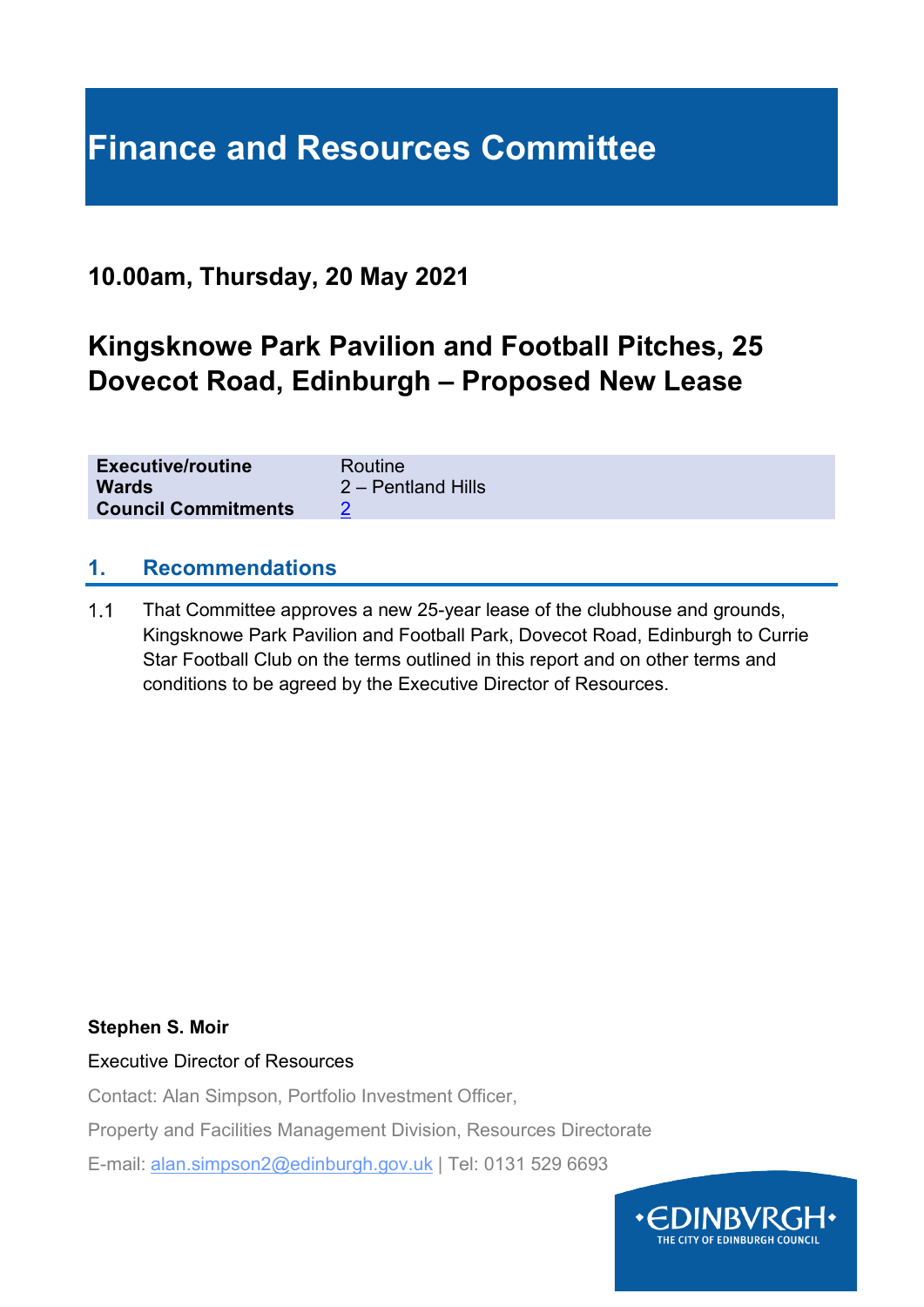# **Report**

## **Clubhouse and Grounds, Kingsknowe Park Pavilion and Football Pitches, 25 Dovecot Road, Edinburgh – Proposed New Lease**

#### **2. Executive Summary**

2.1 Currie Star Football Club have leased the Kingsknowe Park Pavilion and football pitches at Dovecot Road since 1997. The Club has requested a new 25-year lease of the asset to provide security of tenure and to allow investment in the facilities. This report seeks approval to grant a new lease on the terms and conditions outlined in the report.

#### **3. Background**

- 3.1 The clubhouse and grounds known as Kingsknowe Park Pavilion and grounds, extending to 2.75 acres, or thereby, is located at Dovecot Road, as shown shaded green on the plan as Appendix 1.
- 3.2 The clubhouse and grounds have been leased to Currie Star Football Club since 1997 with the lease continuing on an annual basis at a current rent of £500 per annum, which is considered concessionary.
- 3.3 To allow the Club to plan for the future and invest in the pavilion and football pitches, a longer lease has been requested.

#### **4. Main report**

- 4.1 The following main terms have been provisionally agreed:
	- Subjects: Clubhouse and grounds extending to 2.75 acres or thereby;
	- Tenant: Currie Star Football Club;
	- Rent: £2,750 per annum (market rent);
	- Term: 25 years;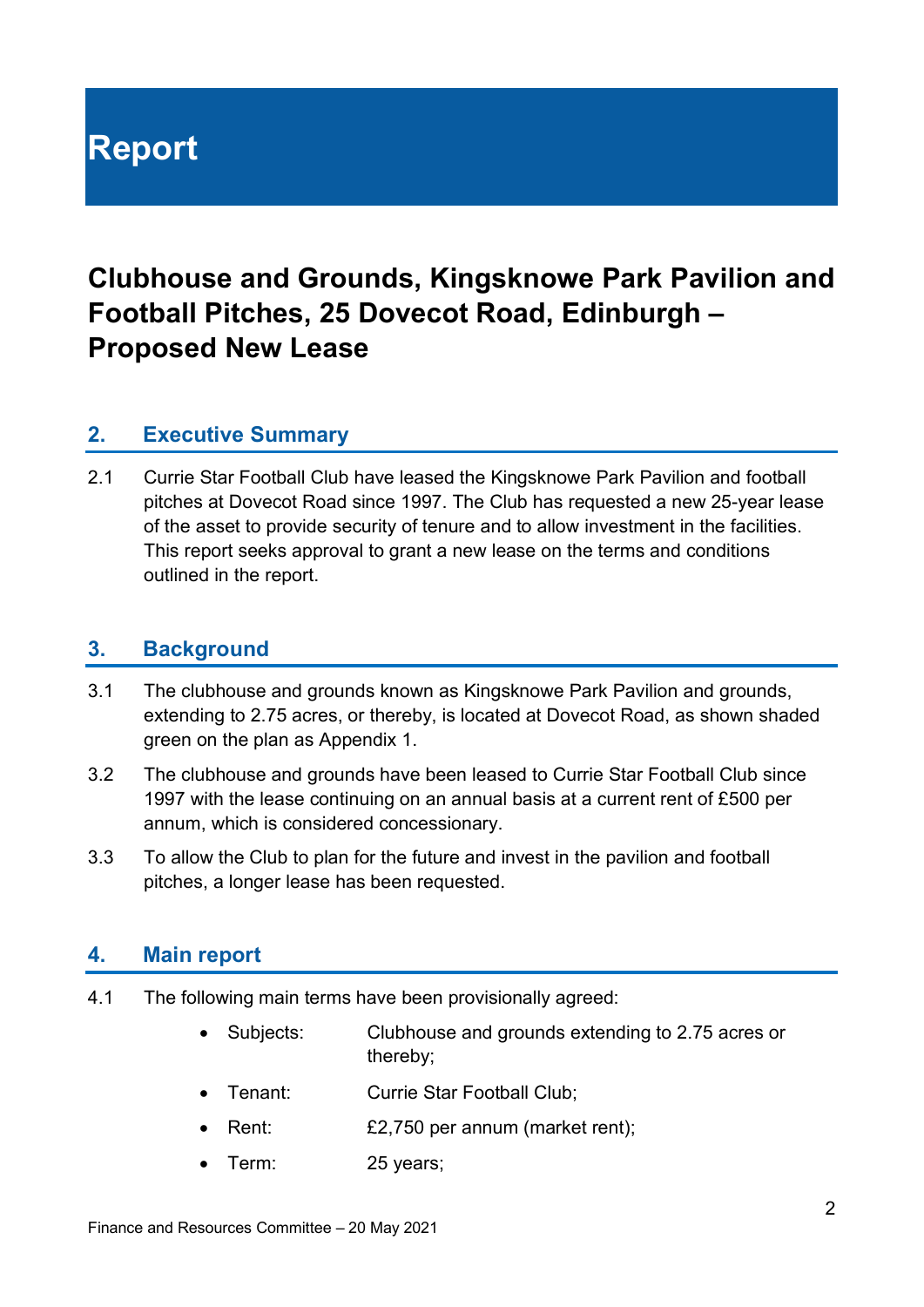- Rent Reviews: The rent will be reviewed on the  $5<sup>th</sup>$  anniversary, upwards only, linked to the increase in the RPI;
- Repairs: Full repairing and insuring liability on the tenant;
- Use: The tenant shall use the premises as a football clubhouse and associated football pitches;
- Costs: Each party will meet their own costs with tenant responsible for any LBTT and registration dues; and
- Other terms: As contained in a standard commercial lease.

#### **5. Next Steps**

5.1 Following approval of the terms, solicitors will be instructed to conclude the transaction.

#### **6. Financial impact**

6.1 The Council will receive an increased rent of £2,750 per annum.

#### **7. Stakeholder/Community Impact**

7.1 Ward members have been made aware of the recommendations of the report.

#### **8. Background reading/external references**

8.1 Not applicable.

#### **9. Appendices**

9.1 Appendix 1 – Location Plan